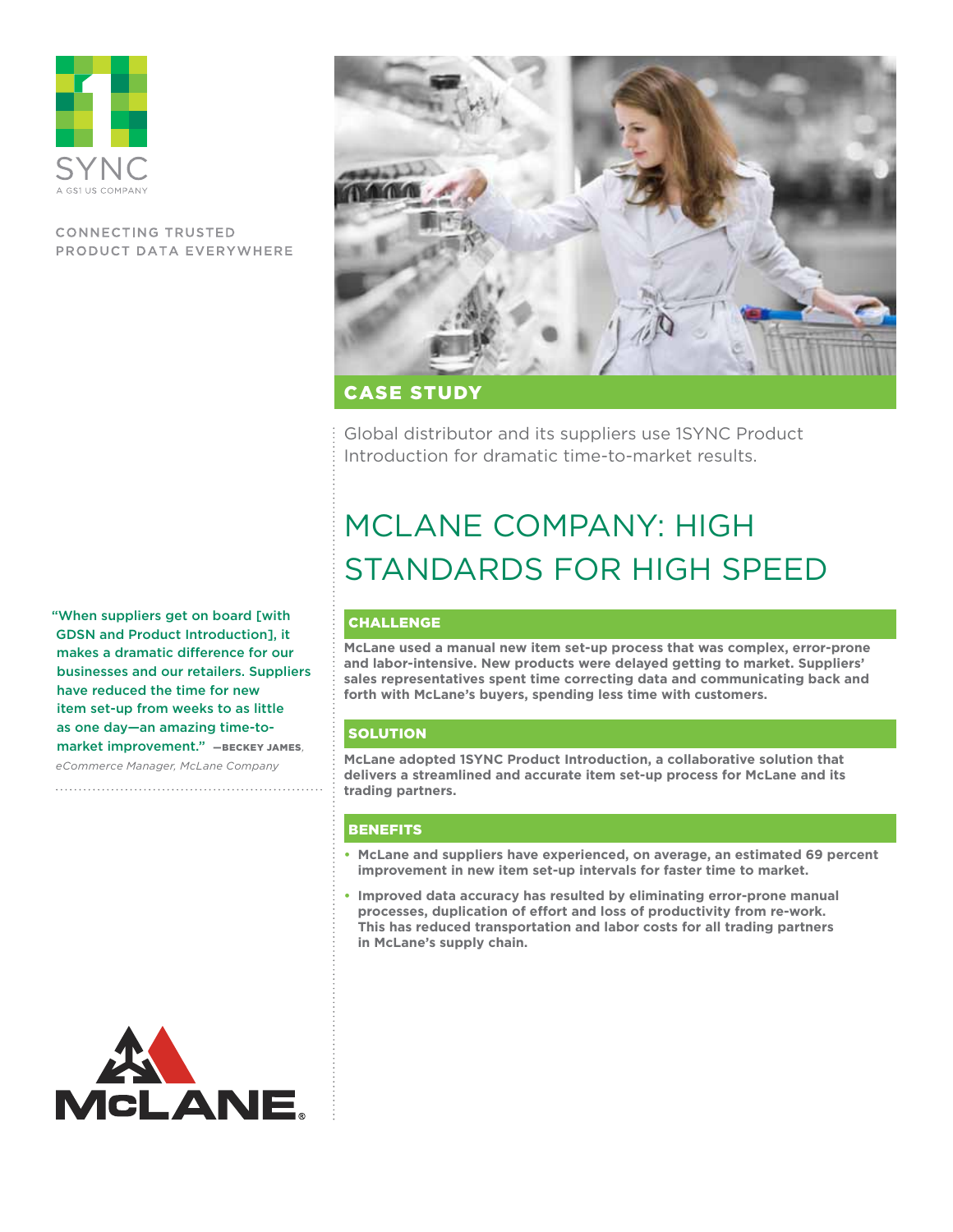

"We recognize the value in Product Introduction for keeping our sales representatives focused on customers versus maintaining data." **-ROB HOFFMAN**, Program Manager, The *Hershey Company*

Beckey James, eCommerce manager with the McLane Company (McLane), has high standards for herself, McLane's merchandising teams and the company's suppliers. With laser-like focus, James describes her vision of an automated, standards-based process in which McLane collaborates with its suppliers to introduce new products with lightning speed and 100 percent data accuracy. James is turning this vision into a reality.

James works in McLane's general merchandising division, distributing grocery, health and beauty items and general merchandise to tens of thousands of convenience stores, mass merchants, drug stores and military locations, as well as some foodservice operators. McLane has over 38 automated distribution centers and one of the nation's largest fleets.

With McLane's expansive reach, it's easy to understand James' dedication to creating a new product introduction process. "We have a lot to gain from automating our processes," says James. "With increased automation comes increased efficiencies. It also increases our need for accurate data."

For years, James has been improving the quality of McLane's data. Using 1SYNC Product Data Management solutions and the GS1<sup>®</sup> Global Data Synchronization Network™ (GDSN®), James has centralized control for all item data attributes and updates. "Using 1SYNC solutions, we receive and verify all item information from suppliers before synchronizing the data with retailers. This ensures the accuracy of product data throughout the entire supply chain."

## **HERSHEY**

The Hershey Company is the leading North American manufacturer of quality chocolate and non-chocolate confectionery and chocolate-related grocery products. The company also is a leader in the gum and mint category. Headquartered in Hershey, Pa., The Hershey Company has operations throughout the world and more than 12,000 employees.

www.thehersheycompany.com

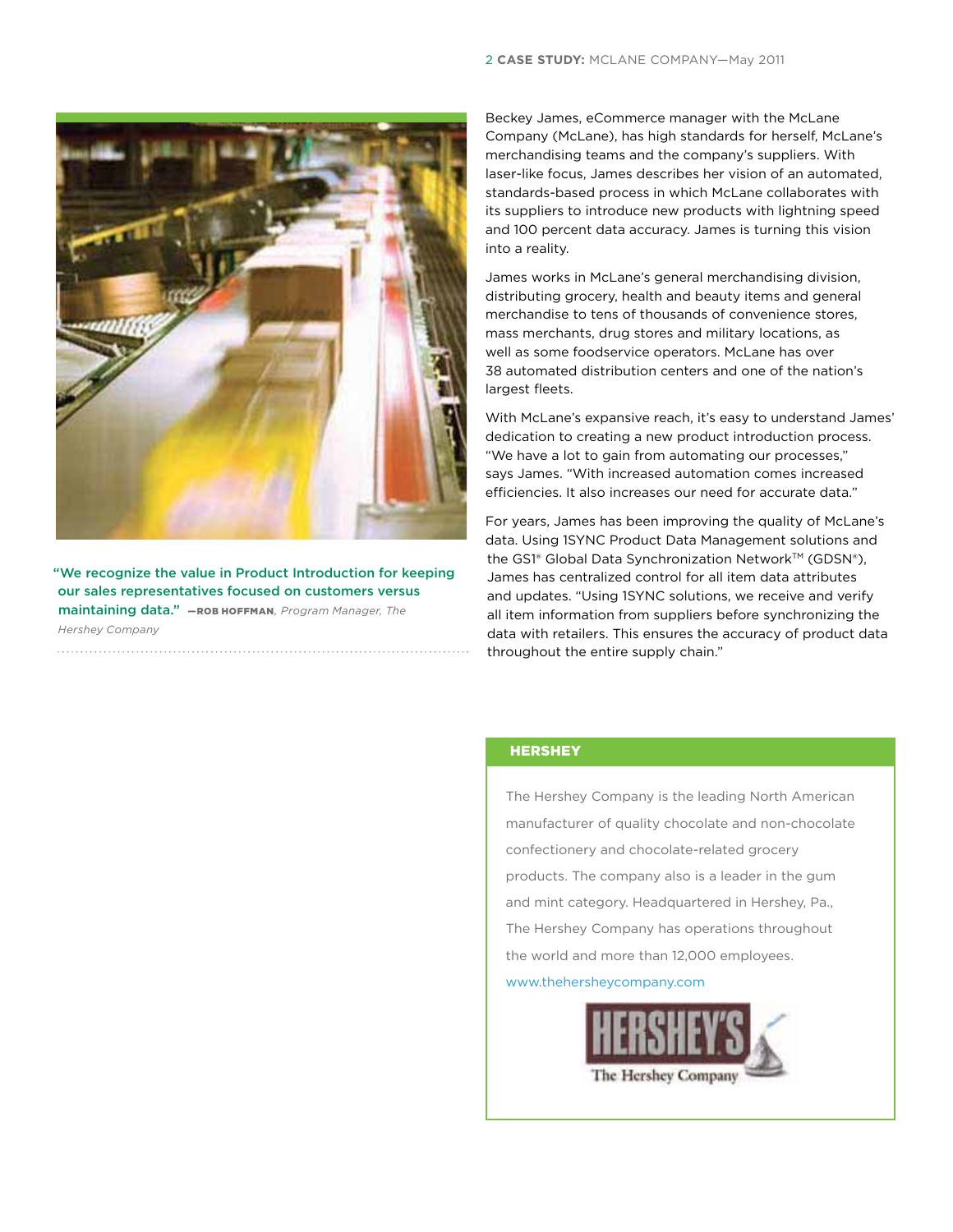## "By simply using Product Introduction, we're in the market at least three days earlier than before." - ROB НОFFMAN, Program *Manager, The Hershey Company*

For the new item set-up process, McLane used a manual process with paper-based forms. The process was complex, error-prone and labor-intensive. New products were delayed getting to market. Suppliers' sales representatives spent more time correcting data and less time with customers.

Today, McLane's suppliers are required to submit item data via the GDSN and the 1SYNC Product Introduction solution—a secure, web-based platform that standardizes the way suppliers and McLane work together on the new item set-up process. Suppliers become certified by McLane after taking steps to ensure quality data practices.

"Using Product Introduction and GDSN are key components of achieving and maintaining Certified Supplier status at McLane," explains James. "I guess you could say we have high standards, but when suppliers get on board, it makes a dramatic difference for our businesses and our retailers. Suppliers have reduced the time for new item set-up from weeks to as little as one day—an amazing time-tomarket improvement."

#### Time-to-Market Speed

Launched in April 2010, the 1SYNC Product Introduction solution is currently used by McLane and approximately 400 of its suppliers in the new item set-up process.

James recalls what triggered McLane's adoption of Product Introduction. The company's suppliers had invested in data synchronization and were very interested in using the GDSN for new item set-up.

"Product Introduction is the perfect complement for the GDSN. We were pleased when 1SYNC developed and offered the solution since developing something on our own would have meant a significant investment for us in terms of upfront development and on-going support and maintenance. We wasted no time adopting 1SYNC's Product Introduction solution.

Before Product Introduction, McLane used multiple, primarily manual, processes, for setting up new items. Suppliers were asked to complete a form and fax it back to McLane. "Even those suppliers that were technically savvy had to fill out the form," says James. "It was laden with errors and took a lot of time." Like McLane, The Hershey Company (Hershey) has been "synching data" for close to a decade.

#### Certified Suppliers = Time-to-Market Improvements

Being a McLane Certified Supplier means getting new products to market much quicker than before. This is because a Certified Supplier is publishing all new item data via the GDSN and setting up new items using the Product Introduction solution. Key features of Product Introduction help trading partners better collaborate and gain increased visibility throughout the new item set-up process. As a result, McLane suppliers have improved new item set-up intervals from weeks to as little as one day.

"We recognize the value in Product Introduction for keeping our sales representatives focused on customers versus maintaining data," says Program Manager Rob Hoffman.

Even though Hershey maintained accurate data within its own systems, Elissa Goodin, customer management analyst, still had to deal with McLane's manual process.

"With the form, there was a lot of going back and forth [with McLane]. In our business, getting a new product to market is everything. In the very beginning of a new product's lifecycle, it can fly off the shelves. If it's delayed, we lose sales."

# **SWISHER**

Based in Jacksonville, Florida, Swisher International, Inc., is a leader in the tobacco industry, producing cigar and smokeless tobacco brands that include the largestselling cigar brand in the world: Swisher Sweets, King Edward, Optimo, Mail Pouch, and Lancaster chewing tobaccos, Kayak moist snuff, and Navy and Railroad Mills dry snuff. Swisher products are exported to more than 80 countries worldwide. www.swisher.com

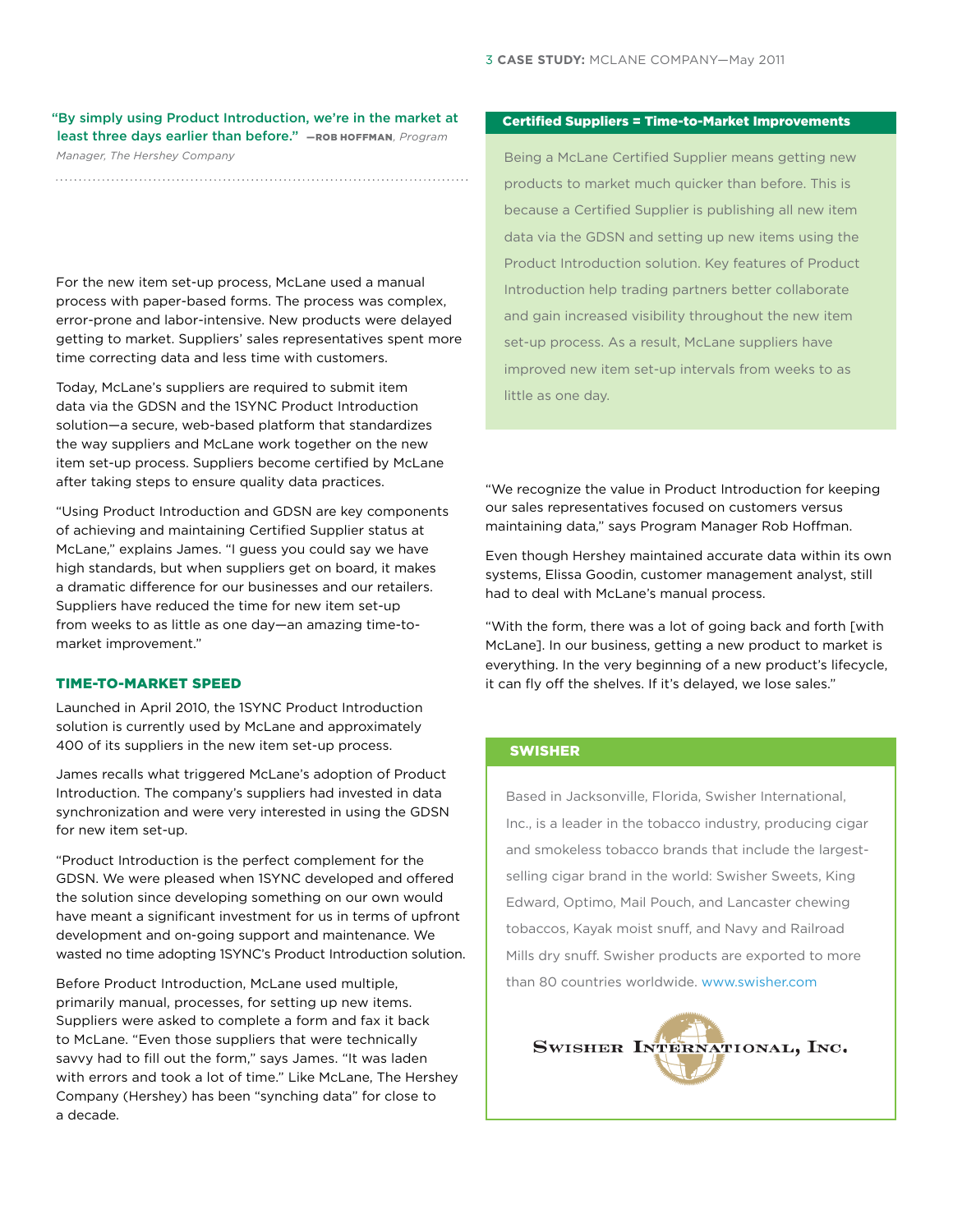

"Before we implemented Product Introduction and data synchronization, we were missing our first-to-market goal about 80 percent of the time. With Product Introduction, we are first-to-market about 95 percent of the time."

— Tami Brown*, VMI/EDI/DATA Manager, Swisher International, Inc.*

#### Time-to-Market Improvements

Estimated Improvements in New Item Set-up Intervals:

|                    | <b>BEFORE PI</b> | <b>WITH PI</b> | <b>IMPROVEMENT</b> |
|--------------------|------------------|----------------|--------------------|
| <b>Hershey</b>     | 4 days           | 1 days         | 75%                |
| <b>Jack Link's</b> | 14 days          | 10 days        | 29%                |
| <b>Swisher</b>     | 15 days          | 1 day          | 93%                |
| <b>TNT</b>         | 10 days          | 2 days         | 80%                |
|                    |                  |                |                    |

With the switch to Product Introduction, Goodin estimates Hershey's new item set-up interval has decreased from four days to one day. Hoffman adds, "By simply using Product Introduction, we're in the market at least three days earlier than before."

Another long-time supplier for McLane, Swisher International, Inc. (Swisher) is relatively new to data synchronization, yet it didn't take long for the company to become a Certified Supplier. "McLane approached us with the business reasons and it made a lot of sense," says Tami Brown, VMI/EDI/DATA manager. "McLane educated us about the new item set-up process and walked us through how we would work together."

Brown points to the importance of speedy time to market for Swisher. "The tobacco market is very competitive with very small margins. McLane services over 32,000 convenience stores. Lagging behind a competitor when it comes to getting product on the shelves in 32,000 stores is not acceptable."

Using data synchronization, Swisher was able to improve its new item set-up interval from approximately three weeks to four days. With the advent of Product Introduction to the process, Brown advises she can reduce the interval to as little as one day.

"Before we implemented Product Introduction and data synchronization, we were missing our first-to-market goal about 80 percent of the time," advises Brown. "With Product Introduction, we are first-to-market about 95 percent of the time. This has had a substantial impact on our revenue with McLane."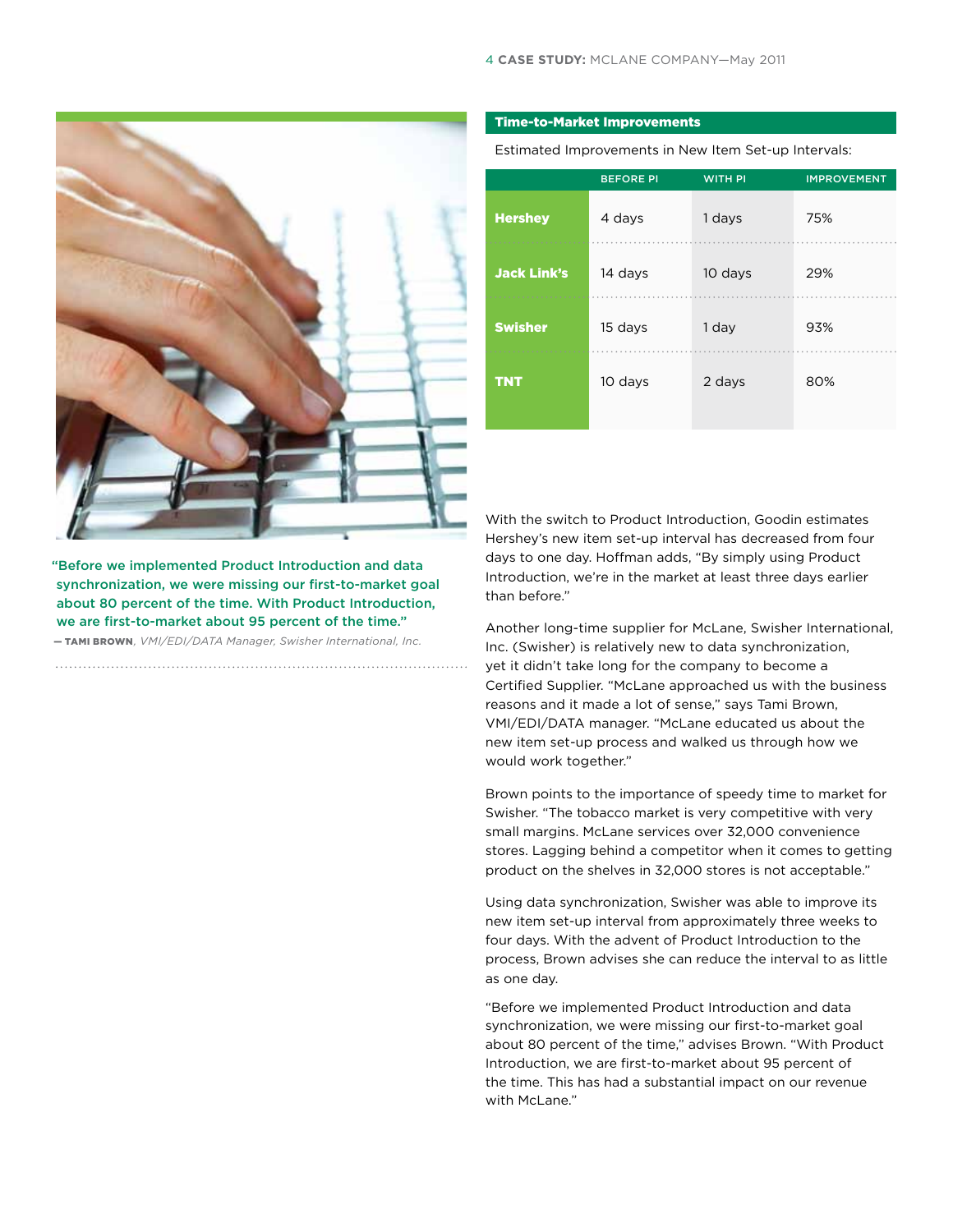# "We believe accurate data has saved our company in transportation costs and penalties." — Valerie Post*, Items*

*Set-up Specialist, Jack Link's Beef Jerky*

TNT Marketing (TNT), a division of CROSSMARK, specializes in the convenience store industry. Jaime Casas, senior account administrator, oversees the new item set-up process for many of McLane's manufacturers. "In the C-Store industry, we need to capitalize on advertising investments within the first days of a new product launch," explains Casas. "With Product Introduction, new item set-up is significantly faster." Casas has been actively working with manufacturers to get them certified. "When they realize their new products will get to market much faster, it's not hard to convince them!"

## **HIGH DATA ACCURACY**

For James, perhaps the most important Product Introduction benefit is improved data accuracy. Product Introduction eliminates data input errors, since new item data is validated upfront at the point of entry. By "turning off the paper" and implementing new item process checks within Product Introduction, McLane and suppliers have eliminated errorprone manual processes, duplication of effort and the loss of productivity from re-work.

## Greater Data Accuracy

McLane and suppliers have experienced improved data accuracy and reduced associated costs by eliminating error-prone manual processes, duplication of effort and loss of productivity from re-work.

- Bunzl and Jack Link's have saved in costs associated with transportation and re-work due to underweight or overweight trucks.
- Hershey has experienced cost and time savings throughout the supply chain. The company has virtually eliminated time spent during sales calls correcting data errors. That time is now better spent partnering with the customer for increased sales.
- Swisher has eliminated fees associated with re-weighing incorrect products.
- TNT has reduced the percentage of uncontrollable data errors per new item set-ups from approximately 10 percent to 2 percent.

## TNT MARKETING

TNT Marketing is a division of CROSSMARK, a leading sales and marketing services company in the consumer goods industry. CROSSMARK provides growth solutions with exceptional service to manufacturers and retailers. For over 100 years, CROSSMARK has been helping some of the most powerful brands in the world reach and exceed their business objectives across a wide range of retail channels. www.crossmark.com



#### **TSN**

TSN West, LLC—A Bunzl Company is a leading provider of operating supplies and retail goods to convenience store wholesalers and retailers. TSN distributes over 2,500 items to McLane from more than 400 different manufacturers. www.bunzl.com

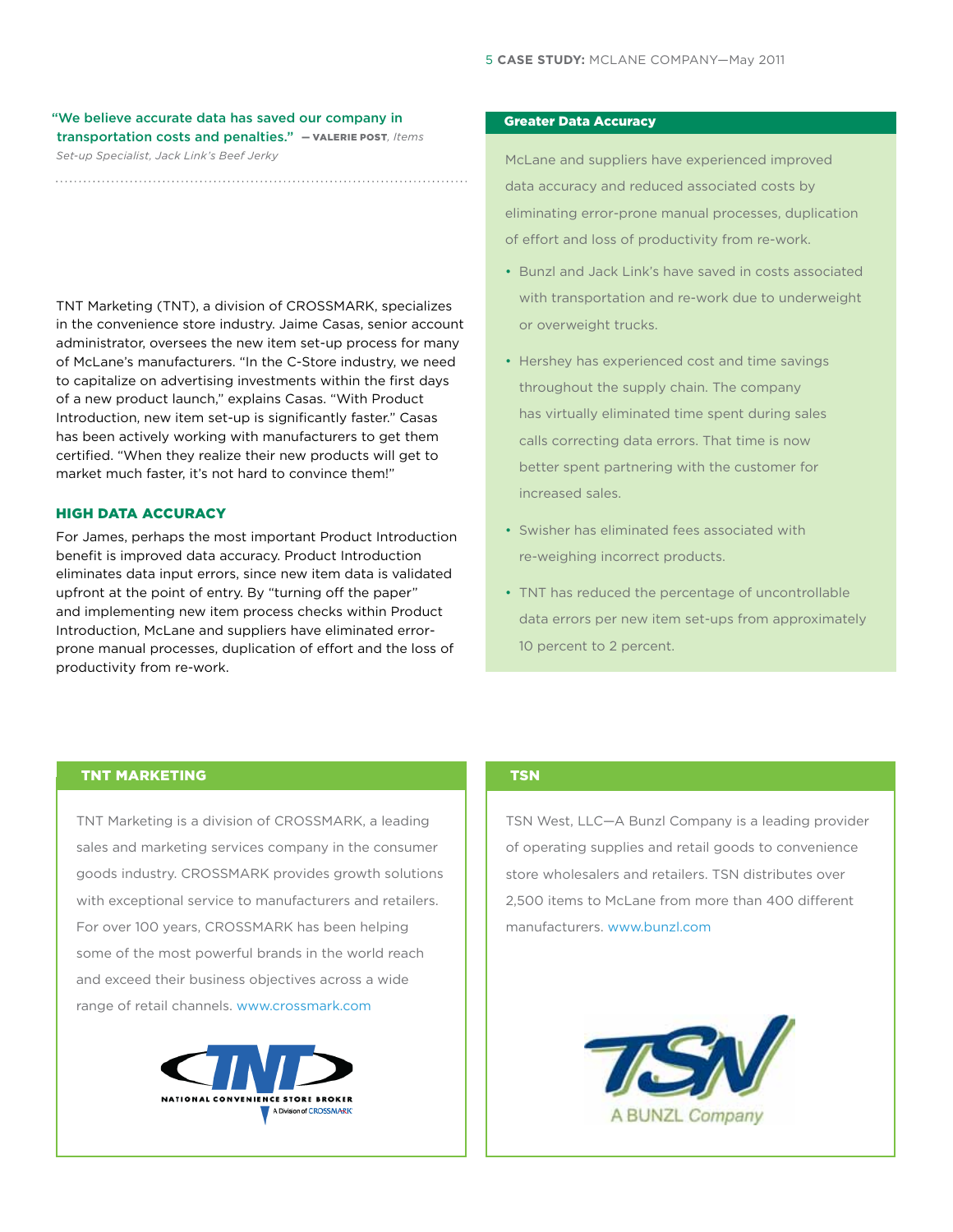

"Data accuracy is a driving force for our business. It has a direct impact on our ability to effectively manage inventory and transportation costs." — Mike Goodwin*, Regional Procurement Manager, TSN West, LLC—A Bunzl Company*

TSN West, LLC—A Bunzl Company (TSN) has been a McLane partner for over 20 years. "We are a distributor working with a variety of manufacturers. So this is the four-tier model within the supply chain," explains Mike Goodwin, regional procurement manager. "Being a VMI (Vendor Managed Inventory) partner, one of our key initiatives with McLane has been to reduce the amount of inventory they need to carry while still satisfying their customers. Data synchronization with data quality practices is helping us reach this goal."

TSN and McLane have been working together to align with accurate item data in their respective databases. With Product Introduction, the companies easily collaborate to ensure data accuracy for new items.

Even with manufacturers' assurances of accurate weights and dimensions, discrepancies have occurred in the past. James explains, "Now, with Product Introduction, we report back any errors with weights and dimensions that come from the manufacturer. One time we identified a 10-pound difference on one product. This would have obviously caused major transportation issues if not corrected."

Goodwin agrees, "Data accuracy is a driving force for our business. It has a direct impact on our ability to effectively manage inventory and transportation costs. In the past, we would prepare orders and the warehouse would advise us that 'the 50 cases of product wouldn't fit into the truck.' Or, we thought we had a full order and still had a quarter of the truck empty. These situations happen rarely now, and any data discrepancies are promptly identified and corrected."

## JACK LINK'S BEEF JERKY

Headquartered in Minong, Wis., Jack Link's is the No. 1 U.S. meat snack brand and fastest-growing meat snack manufacturer worldwide. The Jack Link's brand represents a heritage of quality and consumer trust. Jack Link's products are available in retail outlets worldwide. www.jacklinks.com

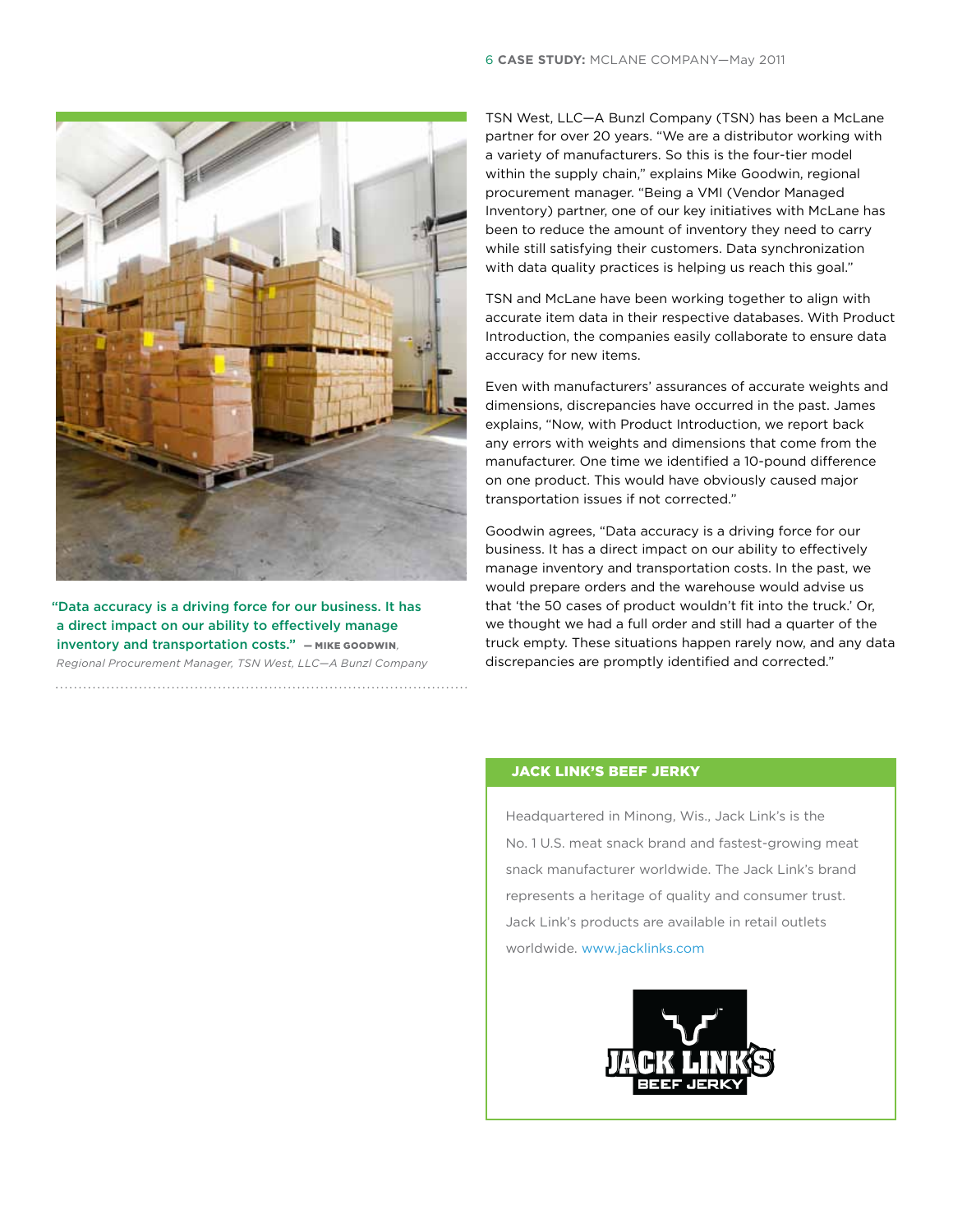Swisher has eliminated costly fees associated with reweighing incorrect products. "We pay for all carrier fees for products shipped to McLane. If the weight was incorrect, the carriers would have to re-weigh the product and would charge us. This was costly for us and a big issue for McLane since they couldn't cube their trucks accurately if our data was flawed. Those issues have been virtually eliminated with Product Introduction and data synchronization."

Jack Link's Beef Jerky (Jack Link's) fully realizes the value of accurate data. This business from Wisconsin's great North Woods has quickly expanded in past years—and continues to grow as its products become increasingly main stream.

"Beef jerky has always been popular with outdoorsmen. Yet, now it is recognized as a high protein, low-calorie snack or meal for anyone on the go," explains Valerie Post, items set-up specialist. "As a result, our product line has become increasingly more diversified; we introduce, on average, about 400 new product configurations per year."

Post continues, "We believe that when our company is certified, Product Introduction will significantly shorten the time it takes to get our items introduced through McLane. Product Introduction provides direct accountability for where a new item is in the new item set-up process."

Jack Link's has taken major strides to improve its internal processes for accurate data. "We learned from 1SYNC about how to properly measure the dimensions of our products," comments Post. "And by centralizing and controlling our master data via the GDSN, McLane and our other customers can put a great deal of trust in our data."

Post remembers the days when Jack Link's trucks were less than optimized when transporting products throughout the U.S. from its distribution center. "We believe accurate data has saved our company in transportation costs and penalties."

Having accurate data is Number One for TNT. Jaime Casas remarks, "Before data synchronization and Product Introduction, about one in 10 new item forms had incorrect data. Now, we've only had one incident out of about 50 new item set-ups where data was incorrect."

#### High Marks

With the new item set-up process, McLane and suppliers alike give the Product Introduction solution high marks for the benefits it delivers for their businesses.

A top benefit includes the greater visibility of the new item data and its status for all trading partners.

"With Product Introduction, I know exactly where the new item is in the set-up process. From the point I first publish

"Product Introduction has enabled McLane and our suppliers to use just one process for listing new items. As more trading partners use Product Introduction, we can accelerate our time to market, gain greater data accuracy, and become even more productive." — Beckey James*, eCommerce Manager, McLane Company TSN West, LLC—A Bunzl Company*

the item, I can tell within minutes who has it and monitor it through the process," says Tami Brown with Swisher.

Another favorite benefit is the ability for trading partners to better communicate and collaborate. "Having Product Introduction really streamlines the new item set-up process. Now I know who to go to with a question, so it has eliminated any confusion about who is accountable. I send a question to a specific person which really lends itself to collaboration," says Elissa Goodin with Hershey.

For McLane and suppliers alike, Product Introduction benefits result in business benefits. By shortening the new item set-up interval, all trading partners get new products to market much faster. "It's not often that we get a tool that gives us back time to focus on driving additional sales and revenue for our clients," comments Casas with TNT.

James concludes, "Product Introduction has enabled McLane and our suppliers to use just one process for listing new items. As more trading partners use Product Introduction, we can accelerate our time to market, gain greater data accuracy and become even more productive. Product Introduction helps us achieve our high standards."